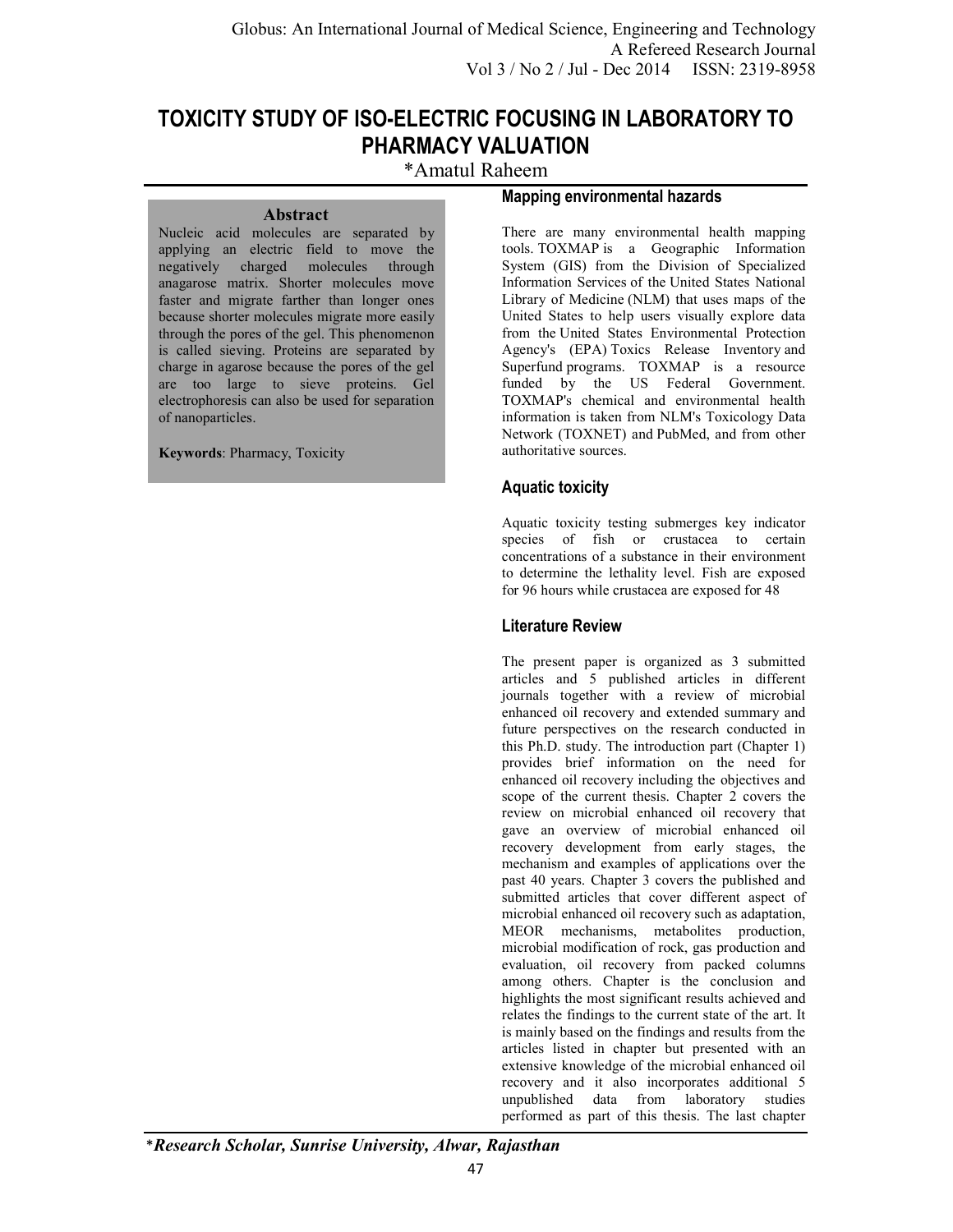(Chapter 5) provides the future perspectives on microbial enhanced oil recovery based on the outcome of this study.

Microbial enhanced oil recovery is a collection of techniques that utilizes microorganisms and their metabolic products to improve the recovery of crude oil from reservoir rock (Yen, 1990, Zhang and Xiang, 2010, Lazar, 2007). The application can be either in a form of cyclic (single well simulation), microbial flooding recovery or selective plugging recovery (Lazar, 2007). The idea of microbial enhanced oil recovery was first proposed by Beckmann (1926) when he published results on the possibility to use microbial metabolic processes to improve the oil production rate. In the later parts of the 1940's experiments from Zobell (1947) further indicated the potential for microbial oil recovery from sand grains. The study highlighted the similarity between the compounds used to improve water flood efficiency, in chemical and miscible EOR processes and the products of microbial fermentation of carbohydrates even though there was a setback due to hydrogen sulphide production. Gases, solvents, surface active compounds, polymers, organic acids and biomass are all regular and predictable products of microbial metabolism similar to compounds used in chemical enhanced oil recovery (Sheehy, 1991). Microbial enhanced oil recovery in general has many advantages, such as economical, low toxicity, biodegradability and biocompatibility, selectivity and specificity (Desai and Banat, 1997). MEOR therefore, offers good alternative in improving the recovery of crude oil from reservoir utilizing microorganisms and their metabolic products. From the classical works of Beckmann (1926) and ZoeBell (1947), it was a giant leap to the 1950s through 1980s with other scientists reporting advances made in MEOR (Updegraff and Wren, 1954; Davis and Updegraff, 1954; Kuznetsov, 1961; Kuznetov et al. 1962; Senyukov et al. 1970; Lazar, 1978, Ivanov et al. 1982, Zajic et al. 1983; Belyaev 1983; Bubela, 1983, Yarbrough and Coty, 1983, Grula et al. 1983; Donaldson and Grula, 1985).

Further researches were carried out in the 1990s through 2000s with renewed significant interests (Lazar, 1991, Ivanov et al. 1993; Hitzman, and Sperl, 1994, McInerney and Sublette 1997; Bryant and Lockhart, 2002; Li et al. 2002; Maudgalya et al.2005). A parallel development was the rise in crude oil prices due to the petroleum crisis in the 1970s that boosted development of MEOR research and validated it to scientific enhanced oil recovery method (Lazar et al. 2007). Hitzman (1988) published a review on MEOR field testing and also a review of many field applications of MEOR was presented by Bryant et al. (1989). Extensive body of scientific and technical understanding of the microbial enhanced oil recovery was presented by Donaldson et al. (1989). Additionally, significant 8 contributions to MEOR area were published in the proceedings of the international conference on MEOR, Donaldson (1991) and Lazar review papers (Lazar 1991; Lazar, 1998). The continuum search for a cheaper and effective enhanced oil recovery method was a major driving force behind the development of microbial technique of enhanced oil recovery. The advances that were made in the 1950s through 2000s came in a large part, from a great deal of work looking at how microorganisms can benefit the recovery of oil from petroleum reservoirs. Many of the results from the laboratory studies were promising. The laboratory study of specific microorganism is done either for the surface production of various compounds or for the injection of cells into a reservoir for in situ production of metabolic compounds. These laboratory studies on MEOR have normally utilized core samples and columns containing the desired substrates.

Nucleic acid molecules are separated by applying an electric field to move the negatively charged molecules through anagarose matrix. Shorter molecules move faster and migrate farther than longer ones because shorter molecules migrate more easily through the pores of the gel. This phenomenon is called sieving. Proteins are separated by charge in agarose because the pores of the gel are too large to sieve proteins. Gel electrophoresis can also be used for separation of nanoparticles.

## **Materials and methods**

## **Microorganisms**

The microorganism, Thermoanaerobacter brockii subsp. lactiethylicus strain 9801T was purchased from the German Culture Collection (DSM) and it was the same strain that was originally isolated from a deep subsurface French oil well at a depth of 2100 m where the temperature was 92 oC and now deposited at DSM. The details of the oil strata and reservoirconditions have been described [7]. The cells are gram-positive, straight motile rods (0.5 by 2 to 3 microns) with flagella uniformly distributed over the entire surface of the cell. During cultivation, optimum growth occurred between 55 and 60 oC, the fermentable substrates include glucose, fructose, galactose, mannose, cellobiose, maltose sucrose etc. The products of fermentation of glucose were lactate, acetate, ethanol, hydrogen and carbon dioxide and hydrogen while the DNA base composition is 35 mol %  $G + C$ .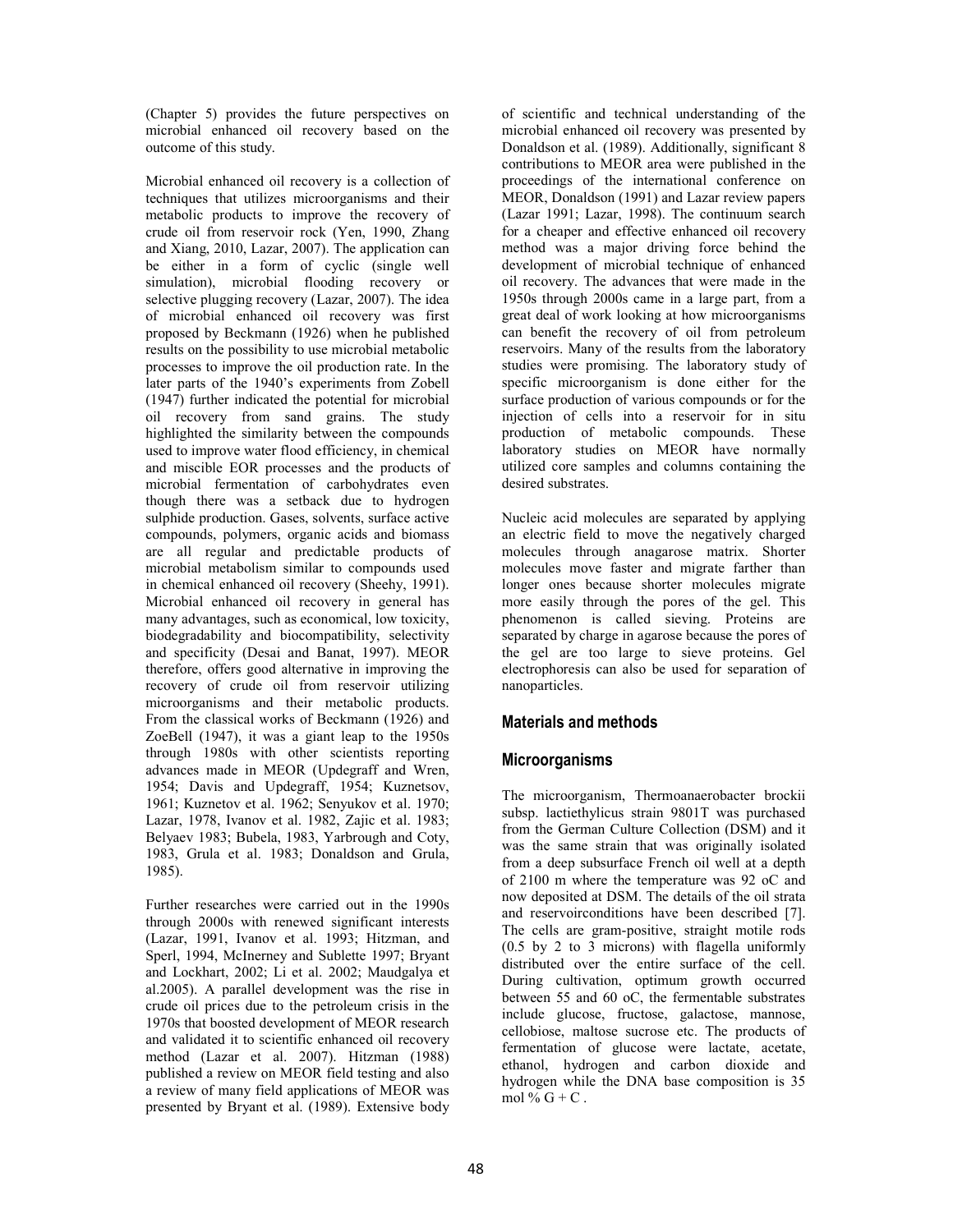Determination of most suitable nutrient broth for growth of Thermoanaerobacter brockii 9801-T ll nutrients broths were prepared by weighing the accurate amount specified on the products bottles and mixed in a volumetric flask to 1000 ml. After all salts were completely dissolved they were divided into 100 ml portions in serum bottles flushed with nitrogen and autoclaved at 121oC for 20 min. The nutrient broths were later inoculated with 0.5 ml and incubated for 42 h at  $50^{\circ}$ C.

## **Optimization of pH in the substrate**

Clostridia nutrient medium and thioglycolate broth with resazurine was prepared according to the given instructions on the bottles and divided into portion where the pH was adjusted with the help of a pH Meter and a calibrated pH electrode and NaOH and HCl. For clostridium medium, the pH was adjusted to 5.00, 6.00, 6.60 (which is the original pH of the base) 7.00, 8.00, 9.00, 10.00, 11.00 and12.00 while for thioglycolate broth, the pH was adjusted to 5.00, 6.00, 7.00(which is the original pH of the base), 8.00, 9.00, 10.00, and 11.00. 100 ml of each nutrient broth was dispensed into serum bottles, purged with nitrogen for 2 min and autoclaved at 121oC. All the serums bottles were inoculated with 0.5 ml culture with a sterile needle and syringe and incubated in an anaerobic jar at 50 oC for approximately 42 h, and OD was measured. There were 4 replicates of each pH solution. Graphs were drawn over the average results (standard deviation = 0.08).

## **Effect of temperature on growth**

Clostridia media and thioglycolate broth with resazurine were used in this experiment. The media were dispensed into 100 ml serum bottles, purged with nitrogen and autoclaved at 121oC for 2 min. The pH was adjusted to 6.60 and 7.10 for both media. All the serums bottles were inoculated with 0.5 ml culture with a sterile needle and syringe and incubated in an anaerobic jar at 50, 55, 60, 65, 70, and 75 oC for 42 h .OD was measured and graphs were drawn over the average results of 4 replicates (standard deviation  $= 0.1$ ) The temperature of the incubation oven was monitored with a calibrated digital thermometer.

## **Results**

## **Growth in nutrients**

The ability to utilize various substrates was tested and given as a function of optical density (OD) (Table 1). The OD of the growth showed that the highest growth occurred in the clostridial nutrient media with and without vitamins. The use of thioglycolate broth with vitamins resulted in a better growth than thioglycolate broth without vitamins. The glucose based medium with or without vitamins showed little or no growth. All the results were obtained after 42 h of incubation, the glucose medium when incubated for a period of 4 days longer showed only a minimal extra growth. These results suggest that both clostridial and thioglycolate can be a better substrate than glucose<br>based medium for cultivation of cultivation of Thermoanerobacter brockii subsp. lactiethylicus 9801T as they provide enough nourishment for the bacteria to survive with a reasonable growth rate. Thus, the two media were selected for evaluation of the optimum pH for growth. Figure showed the phase contrast micrograph of Thermoanerobacter brockii subsp. lactiethylicus 9801T. Table 1: The results of the different media used for growth based on optical ensity measurement Media Optical Density (650 nm) Glucose based medium with 0.2 ml trace elements and 0.2 ml vitamin solution 0.328 Glucose based medium with 0.2 ml trace elements ithout vitamins 0.156 Glucose based medium without trace elements and vitamin solution 0.051 Glucose based medium without trace elements and with 0.2 ml vitamin solution 0.013 Clostridial utrient medium without vitamins 1.344 Clostridial nutrient medium with 0.2 ml vitamins 1.270 Thioglycolate broth with resazurine without vitamins 0.904 Thioglycolate broth with resazurine ith 0.2 ml vitamins Figure 2: Phasecontrast micrograph of Thermoanerobacter brockii subsp. actiethylicus 9801T (x 40).

# **Effect of temperature on growth**

As shown in Figure 4, growth was observed at a temperature range of  $45-70^{\circ}$ C for the two substrates. The OD was highest at  $55^{\circ}$ C for reinforced clostridia media; however for the thioglycolate the OD was slightly lower at  $55^{\circ}$ C. When the two lines for the broths were statistically compared by running an F-test, both averages was found to be the same. It can be concluded that given a pH of 6.6 affords the best optimal temperature for this strain to be deduced in a substrate. Since the clostridial nutrient medium gives the best result for optimum temperature, further experiments conducted uses this substrate as growth media. It is time saving and affords the opportunity to concentrate entirely on a single substrate. Figure: Temperature optimum after 24 h incubation

## **Conclusion and Findings**

Thermoanaerobacter brockii subsp. lactiethylicus 9801T has been investigated as a suitable candidate for microbial enhanced oil recovery. From this investigation, it can be concluded that